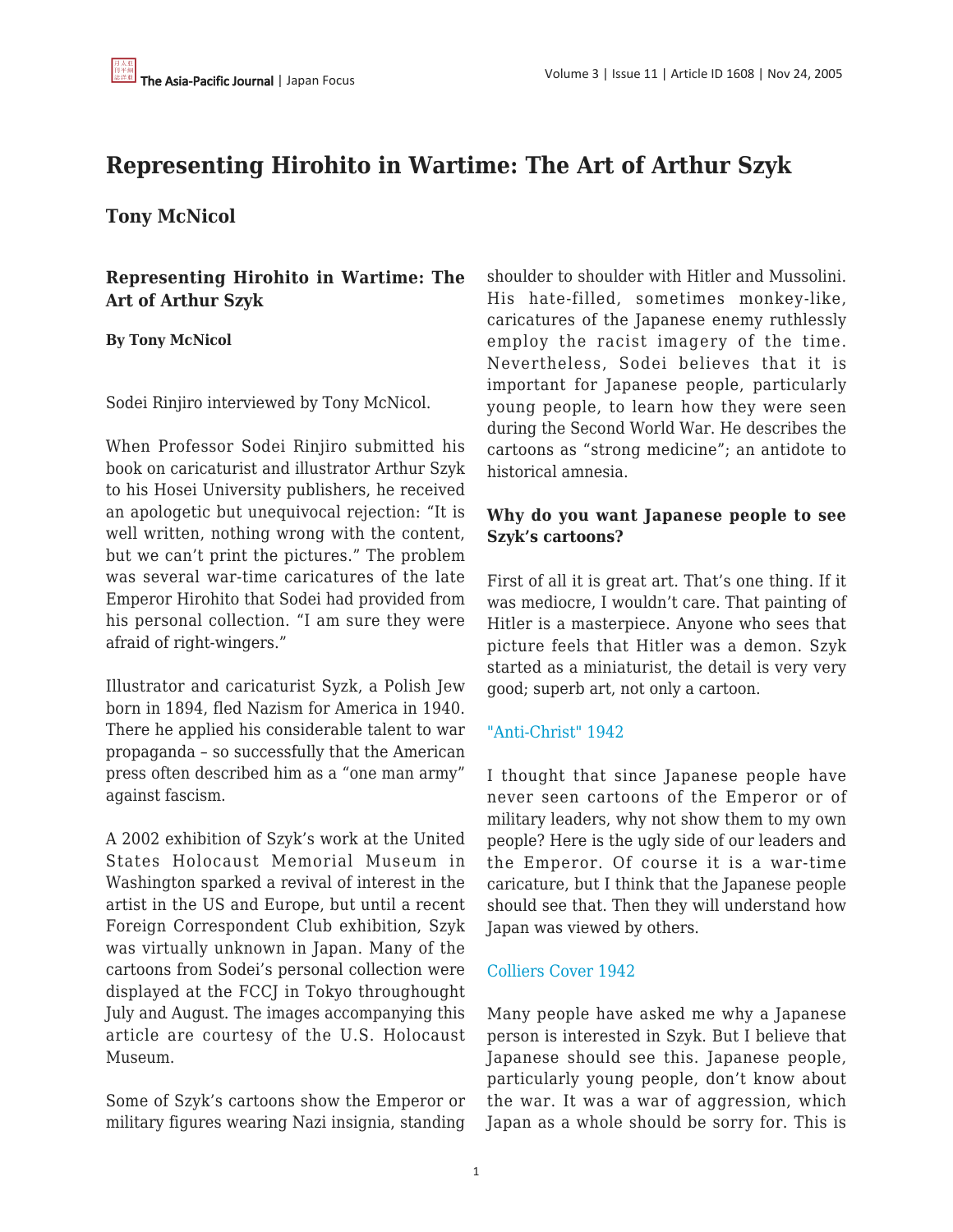exactly what the Chinese saw when they were attacked by Japanese soldiers. Maybe just showing these pictures will give some strong medicine to the Japanese people.

## **How did you first encounter Szyk's cartoons?**

My original encounter with Szyk was in 1975 in New York. That was the year the late Emperor made his first and only visit to the United States. I was shown a rather small painting of Emperor Hirohito, a first rate caricature.

Whenever I went to America, I always picked up one or two of Szyk's works. I could afford them then, now I can't.

## **What did you feel when you saw that first caricature of the Emperor?**

I wished a Japanese artist had done it, but it would have been impossible during the war – the artist would have been executed. It taught me to look at the war from another angle. I had never seen the Emperor ridiculed before.

During and before the war the Emperor was a god; you were not supposed to ridicule or to caricature him. So I had never seen anything like it. After the war, Macarthur didn't like caricatures of the Emperor. He wanted to keep him for his use . . . to occupy Japan. So again, we were not allowed to see such cartoons.

#### ["The Son of Heaven" 1945](http://www.ushmm.org/museum/exhibit/online/szyk/wartime/93865.htm)

http://www.ushmm.org/museum/exhibit/online/ szyk/wartime/93865.htm

Syzk drew more cartoons of the Emperor than Tojo. Is that surprising in light of US government policy of not attacking Hirohito?

Even during the war, the American government's policy was to retain the Emperor as a symbolic figure. But I don't think ordinary Americans bought the idea. They thought that the Emperor was behind the military operation, and they were right. Syzk drew the Emperor, but that was not necessarily the government line. He just sensed that the public was against the Emperor.

I only have one picture of Tojo by Szyk – it doesn't look like Tojo. He wasn't particularly interested. Tojo wasn't as strong or as colorful a figure as Hitler or Mussolini. The Emperor was different, he was rather interesting.

#### **What happened to the Japanese cartoonists after the war?**

The war cartoonists were well-established artists because the army selected the best artists. After the war GHQ didn't punish any cartoonists. All of them switched to working for democracy; the same as journalists, magazine editors and film-makers.

The occupation was one of the best times for them – they could criticize anyone. As long as they didn't criticize GHQ they had a great time. They never admitted having drawn war propaganda leaflets. The leaflets were anonymous and people could only make guesses from the style. One notorious example is Matsushita Ichio. After the war he became an ordinary cartoonist. His erotic Samurai manga was very popular.

Now political cartoons in Japan are rather weak. Pressure from the government was strong before and during the war, and the occupation authorities also suppressed satirical cartoons about themselves. After the war, political cartoons became an empty art.

Even now, satire is very weak in Japan. They are just funny pictures about politicians. There is not much sense of satire, no strong sense of attack or ridicule. They always play it safe. The editors are afraid of complaints from the government. Actually the aim of political